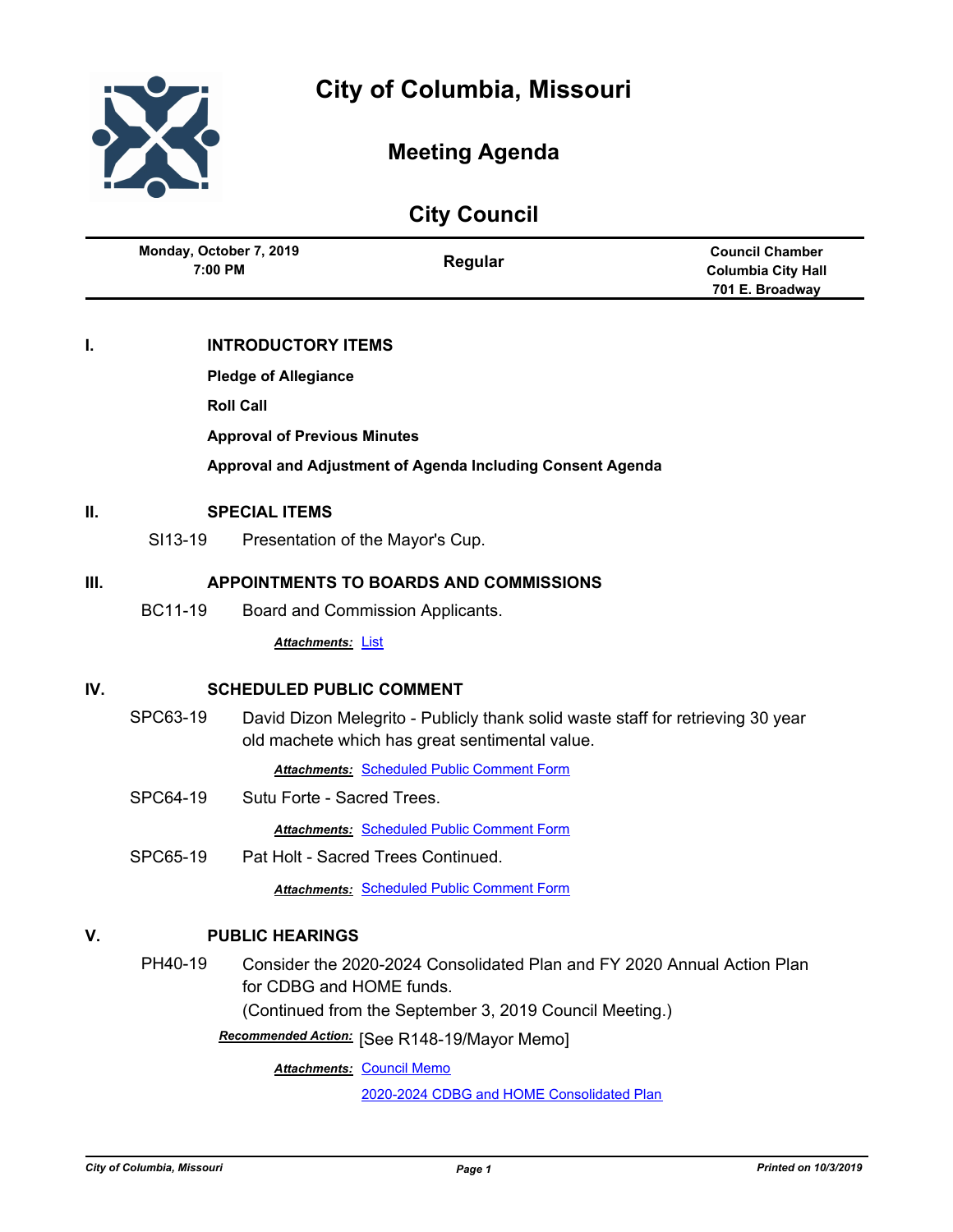R148-19 Adopting the 2020-2024 Consolidated Plan and FY 2020 Annual Action Plan for CDBG and HOME funds.

**Recommended Action:** [Read & Vote/Mayor Memo]

**Attachments: [Council Memo](http://gocolumbiamo.legistar.com/gateway.aspx?M=F&ID=68089d09-428f-4166-8d4a-da8758ab0f56.docx)** 

**[Resolution](http://gocolumbiamo.legistar.com/gateway.aspx?M=F&ID=5639e558-c6f4-4420-a676-61da75b0ba03.doc)** 

[Exhibit A to Resolution](http://gocolumbiamo.legistar.com/gateway.aspx?M=F&ID=ccfd5130-9736-4186-bf81-d94fc58b23ac.pdf)

## **VI. OLD BUSINESS**

B190-19**A** Approving the Final Plat of "The Backyard" located on Sixth Street and Seventh Street, between Locust Street and Cherry Street (120 S. Sixth Street and 119 S. Seventh Street); granting design adjustments relating to alley right-of-way width, corner truncations and reduced utility dedications (Case No. 82-2019).

> (Requires approval by 2/3 of Council.) (Continued from the September 3, 2019 Council Meeting.)

**Recommended Action:** [Read & Vote/Mayor Memo]

**Attachments: [Amendment Sheet](http://gocolumbiamo.legistar.com/gateway.aspx?M=F&ID=23f98887-36d2-4e2f-8bf8-e2957e335673.doc)** 

- [Supplemental Council Memo](http://gocolumbiamo.legistar.com/gateway.aspx?M=F&ID=56748a80-143e-4f5e-b8ac-099e3c13161a.docx) [Revised Final Plat](http://gocolumbiamo.legistar.com/gateway.aspx?M=F&ID=4390d407-2471-42a6-8a22-1404bacd4e84.pdf) [Supplemental Council Memo - Tabling Request](http://gocolumbiamo.legistar.com/gateway.aspx?M=F&ID=31390083-cea3-4908-86fd-f2e034a7364a.pdf) [Council Memo](http://gocolumbiamo.legistar.com/gateway.aspx?M=F&ID=6f6b22c0-6462-46ee-8cb5-42203378b2f0.docx) [Staff Report to Planning and Zoning Commission](http://gocolumbiamo.legistar.com/gateway.aspx?M=F&ID=0a011d09-0b98-43e4-99e3-f8e16b03644b.pdf) [Locator Maps](http://gocolumbiamo.legistar.com/gateway.aspx?M=F&ID=beb0a0d0-56e5-4fa6-8614-582c58eab710.pdf) [Final Plat](http://gocolumbiamo.legistar.com/gateway.aspx?M=F&ID=34219524-7e3f-4d14-b2d1-1da9f38c2ecc.pdf) [Attachment to PZC Report-Design Adjustment Requests](http://gocolumbiamo.legistar.com/gateway.aspx?M=F&ID=7c824ce8-42db-4d57-bfea-29563731a4cd.pdf) [Public Correspondence](http://gocolumbiamo.legistar.com/gateway.aspx?M=F&ID=688ae117-30e2-4577-8aec-d51dea4c28ae.pdf) [Excerpts from Minutes](http://gocolumbiamo.legistar.com/gateway.aspx?M=F&ID=b8741bbd-2750-457b-8ea2-1f78cab1399b.pdf) **[Ordinance](http://gocolumbiamo.legistar.com/gateway.aspx?M=F&ID=579d7a76-4e64-4061-a9bc-b0c487fecf64.doc)** [Ordinance - As Amended on August 5, 2019](http://gocolumbiamo.legistar.com/gateway.aspx?M=F&ID=c4800e01-ad37-4214-a5ba-7a8f6b87ab6f.doc)
- B282-19 Amending Chapter 13 of the City Code to permit licensed waste haulers to engage in food waste removal.

(Tabled at the September 16, 2019 Council Meeting.)

**Recommended Action:** [Read & Vote/Mayor Memo]

**Attachments: [Amendment Sheet](http://gocolumbiamo.legistar.com/gateway.aspx?M=F&ID=ee16cb22-af6e-4ff0-8e6e-596818237704.doc)** 

[Supplemental Council Memo](http://gocolumbiamo.legistar.com/gateway.aspx?M=F&ID=024ac260-d548-4c79-86da-43f5074ddff1.docx) [Council Memo](http://gocolumbiamo.legistar.com/gateway.aspx?M=F&ID=dfbae9ef-2a99-456a-9c19-a490716d4e40.docx)

[Organic Waste Management Study](http://gocolumbiamo.legistar.com/gateway.aspx?M=F&ID=1933dc65-5d3a-4b72-b3a9-55516966d617.pdf)

**[Ordinance](http://gocolumbiamo.legistar.com/gateway.aspx?M=F&ID=95adef51-456b-4800-a8f7-aa971e980f2f.doc)**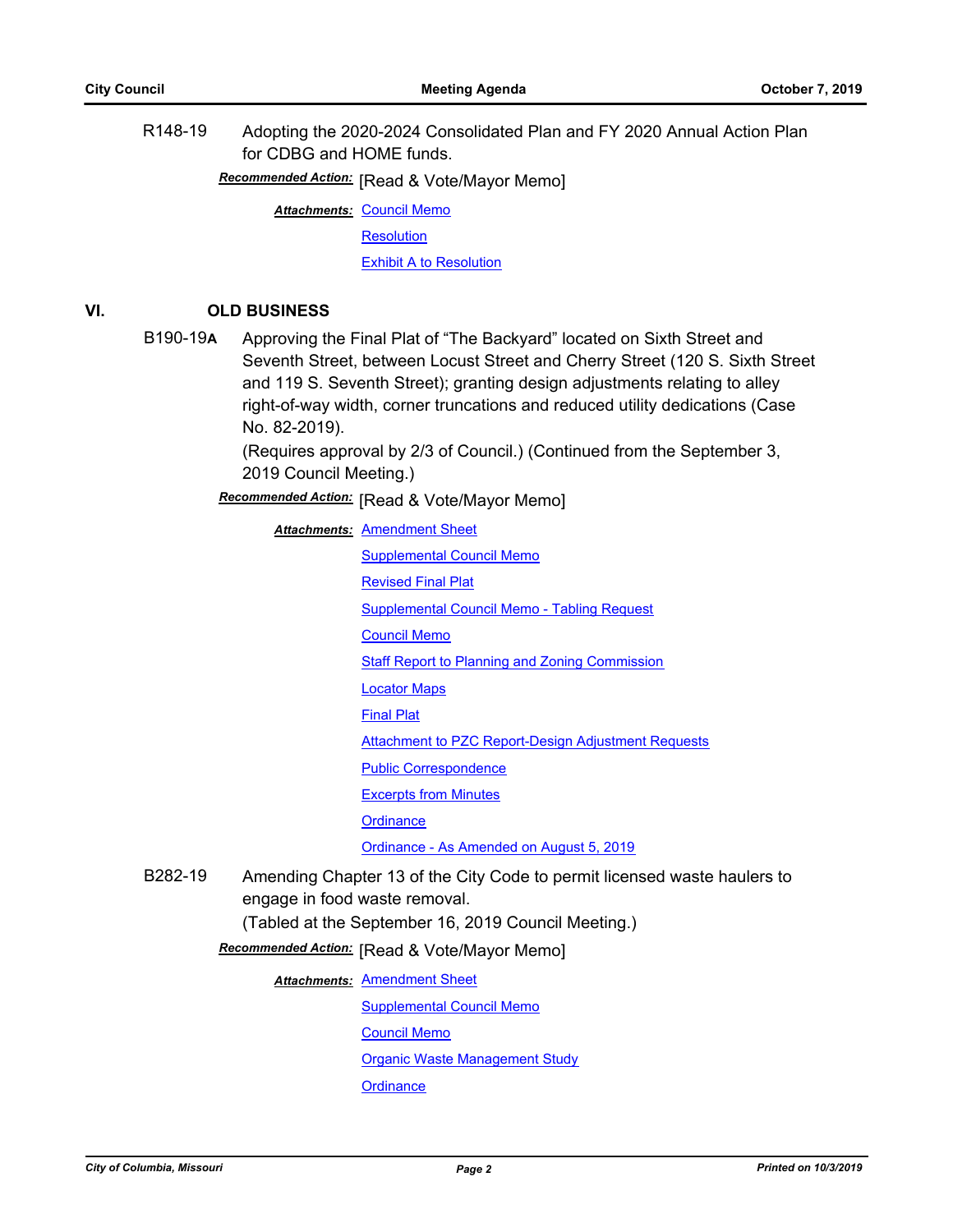B294-19 Repealing Division 8 within Article V of Chapter 2 of the City Code relating to the Environment and Energy Commission and enacting in lieu thereof a new Division 8 to establish the Climate and Environment Commission.

Recommended Action: [2nd Read & Vote/Mayor Memo]

**Attachments: [Council Memo](http://gocolumbiamo.legistar.com/gateway.aspx?M=F&ID=2b69a56c-ff17-4e88-82fb-f06bead13216.docx)** 

**[Ordinance](http://gocolumbiamo.legistar.com/gateway.aspx?M=F&ID=44260be1-2b4c-4399-b9f4-bc766acc56ca.doc)** 

R147-19 Amending Resolution No. 36-18A which established an Integrated Electric Resource and Master Plan Task Force to change the appointing commission for one (1) ad hoc non-voting member.

**Recommended Action:** [Read & Vote/Mayor Memo]

**Attachments: [Council Memo](http://gocolumbiamo.legistar.com/gateway.aspx?M=F&ID=91121dca-f61b-4d30-ac16-f9b227618fe4.docx)** 

[R36-18A](http://gocolumbiamo.legistar.com/gateway.aspx?M=F&ID=445f5700-adc1-4f1f-b0d5-df546aae720f.pdf)

**[Resolution](http://gocolumbiamo.legistar.com/gateway.aspx?M=F&ID=c8dc885c-01be-4a80-b246-5b09c35b983f.doc)** 

B295-19 Amending Chapter 16 of the City Code to prohibit the practice of conversion therapy on juveniles.

Recommended Action: [2nd Read & Vote/Mayor Memo]

**Attachments: [Council Memo](http://gocolumbiamo.legistar.com/gateway.aspx?M=F&ID=74780205-dedc-4706-894d-5d92e6cf3474.docx)** 

**[Ordinance](http://gocolumbiamo.legistar.com/gateway.aspx?M=F&ID=5aac4ba2-f516-4df6-aaf2-52101daed135.doc)** 

## **VII. CONSENT AGENDA**

B291-19 Approving the Final Plat of "Kitty Hawk Manor, Plat No. 7A" located on the northwest and southwest corners of the intersection of Kitty Hawk Drive and Stinson Avenue; authorizing performance contracts (Case No. 162-2019).

Recommended Action: [2nd Read & Vote/Mayor Memo]

**Attachments: [Council Memo](http://gocolumbiamo.legistar.com/gateway.aspx?M=F&ID=35d11264-b1ce-42d4-9886-dc04f720073a.docx)** [Locator Maps](http://gocolumbiamo.legistar.com/gateway.aspx?M=F&ID=871fe95a-9e79-47f6-ad77-42cae1f02791.pdf) [Previously Approved-Preliminary Plat Kitty Hawk Manor](http://gocolumbiamo.legistar.com/gateway.aspx?M=F&ID=f067eeb0-71f5-44fb-8ae1-8cbf13d0c3ff.pdf) [Final Plat](http://gocolumbiamo.legistar.com/gateway.aspx?M=F&ID=2737bb13-d39c-4904-819e-7d40b82b7694.pdf) **[Ordinance](http://gocolumbiamo.legistar.com/gateway.aspx?M=F&ID=bce61bd8-d5fb-420f-83a4-80f38b872844.doc)** [Exhibit A to Ordinance](http://gocolumbiamo.legistar.com/gateway.aspx?M=F&ID=8504a1f2-3f2e-4f17-ac30-ead312462bbe.pdf) [Exhibit B to Ordinance](http://gocolumbiamo.legistar.com/gateway.aspx?M=F&ID=855f5cbe-ca09-4963-8fb9-e9e8aaca1789.pdf)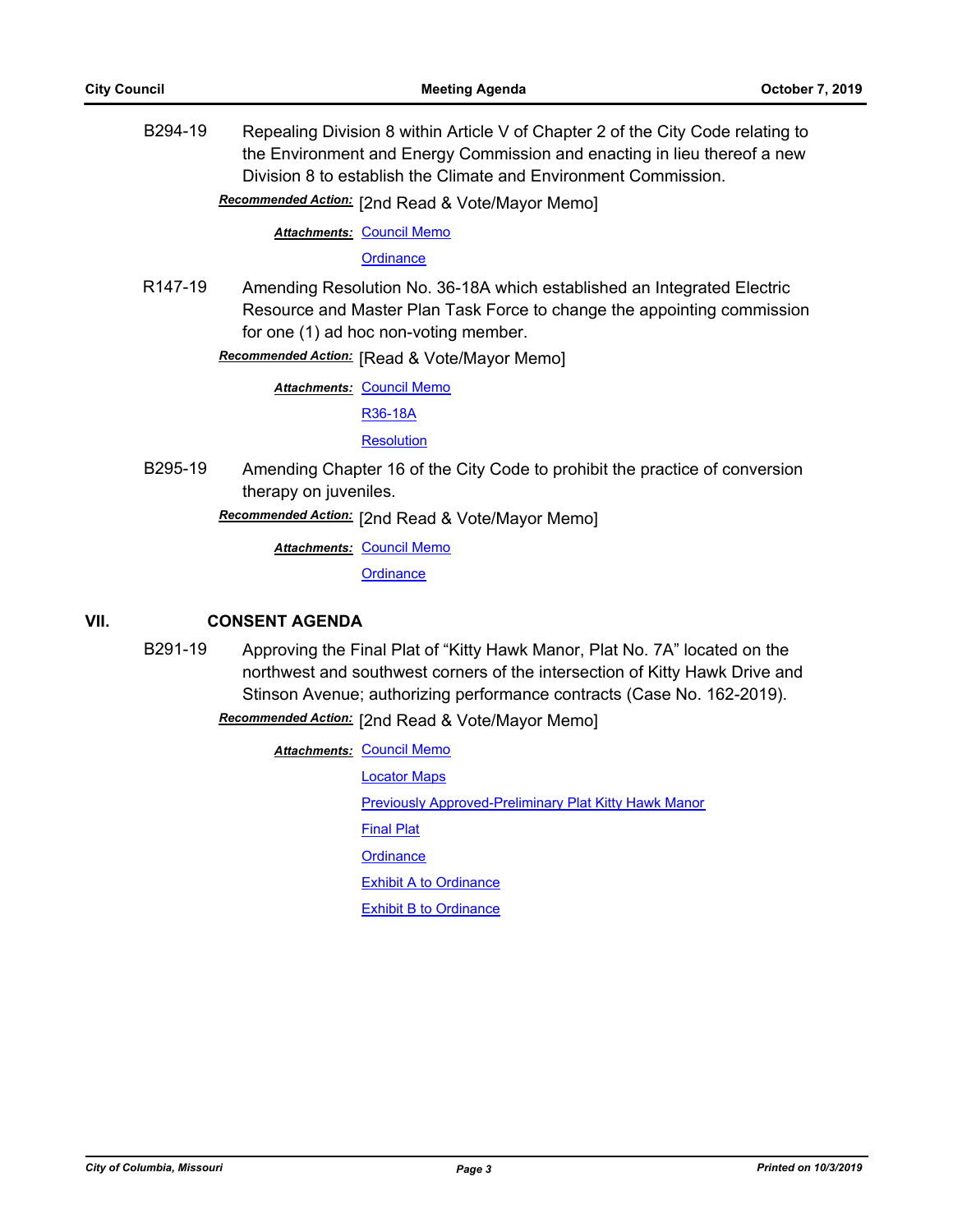B292-19 Vacating an access and utility easement on Lot 833 within the Highlands Plat 8-B located on the east side of Highlands Court (1500 Highlands Court) (Case No. 160-2019).

Recommended Action: [2nd Read & Vote/Mayor Memo]

**Attachments: [Council Memo](http://gocolumbiamo.legistar.com/gateway.aspx?M=F&ID=6c5232c4-64cd-4ff1-88ba-698f8f7b612c.docx)** 

[Locator Maps](http://gocolumbiamo.legistar.com/gateway.aspx?M=F&ID=5231fff8-0637-49dc-8864-5ce231a872c0.pdf)

[Easement Vacation Exhibit](http://gocolumbiamo.legistar.com/gateway.aspx?M=F&ID=a96d2b85-e369-4ddc-8154-c5458eb3f316.pdf)

**[Ordinance](http://gocolumbiamo.legistar.com/gateway.aspx?M=F&ID=aaf50239-760d-432d-a644-0f04f0f6ca07.doc)** 

B293-19 Authorizing a first amendment to the intergovernmental cooperation agreement with The Curators of the University of Missouri for integrated shuttle bus service on campus.

**Recommended Action:** [2nd Read & Vote/Mayor Memo]

**Attachments: [Council Memo](http://gocolumbiamo.legistar.com/gateway.aspx?M=F&ID=f68bc063-965f-4113-b0fd-1cf84a38c67c.docx)** 

**[Ordinance](http://gocolumbiamo.legistar.com/gateway.aspx?M=F&ID=86f1abd4-d036-4973-bf94-7c4ece8fd988.doc)** 

[Exhibit A to Ordinance](http://gocolumbiamo.legistar.com/gateway.aspx?M=F&ID=7d9ce59b-edf2-4ff7-bb49-b0983141b592.pdf)

R133-19 Setting a public hearing: proposed construction of a sidewalk on the north side of Leslie Lane between Garth Avenue and Newton Drive.

**Recommended Action:** [Read & Vote/Mayor Memo]

**Attachments: [Council Memo](http://gocolumbiamo.legistar.com/gateway.aspx?M=F&ID=c3aa86a4-c822-4b00-867a-c39a7ee46a8f.docx)** [Location Map](http://gocolumbiamo.legistar.com/gateway.aspx?M=F&ID=143247fb-e6d7-4553-a5be-ca6af86a94f0.pdf)

[Preliminary Design Plans](http://gocolumbiamo.legistar.com/gateway.aspx?M=F&ID=85b72ed0-cf3f-4f6b-a4e6-8401698fdcf2.pdf)

**[Resolution](http://gocolumbiamo.legistar.com/gateway.aspx?M=F&ID=60f1f431-3831-47de-bba4-2c939c8c989b.doc)** 

R134-19 Setting a public hearing: proposed construction of the Grace Ellen Drive PCCE #27 Sanitary Sewer Improvement Project.

**Recommended Action:** [Read & Vote/Mayor Memo]

**Attachments: [Council Memo](http://gocolumbiamo.legistar.com/gateway.aspx?M=F&ID=ffe3763a-d040-4c2d-bab4-2e928386cc75.docx)** 

[Diagram](http://gocolumbiamo.legistar.com/gateway.aspx?M=F&ID=5e28de9a-e291-4a85-91b1-abfccf9650c6.pdf)

**[Resolution](http://gocolumbiamo.legistar.com/gateway.aspx?M=F&ID=9d1203ed-afea-4231-af83-e0ff53363d3c.doc)** 

R135-19 Setting a public hearing: voluntary annexation of property located on the southwest corner of Clark Lane and St. Charles Road (5406 Clark Lane) (Case No. 227-2019).

**Recommended Action:** [Read & Vote/Mayor Memo]

**Attachments: [Council Memo](http://gocolumbiamo.legistar.com/gateway.aspx?M=F&ID=70da594b-4010-4621-be22-549b0c037f1d.docx)** 

[Locator Map](http://gocolumbiamo.legistar.com/gateway.aspx?M=F&ID=2c0367c1-08be-48c0-99a5-69b173df1160.pdf)

[Permanent Zoning Exhibit](http://gocolumbiamo.legistar.com/gateway.aspx?M=F&ID=afa7300e-4315-4e11-9984-f4ebd9fee692.pdf)

[Adjacent Zoning Graphic](http://gocolumbiamo.legistar.com/gateway.aspx?M=F&ID=37b1ebc5-1339-42d4-a795-73ee39d90b71.pdf)

[Annexation Petition](http://gocolumbiamo.legistar.com/gateway.aspx?M=F&ID=41370e5b-c420-4e29-9759-6835352d1b2f.pdf)

**[Resolution](http://gocolumbiamo.legistar.com/gateway.aspx?M=F&ID=2da0dc30-3c34-4b34-b47d-8bfa521612ab.doc)**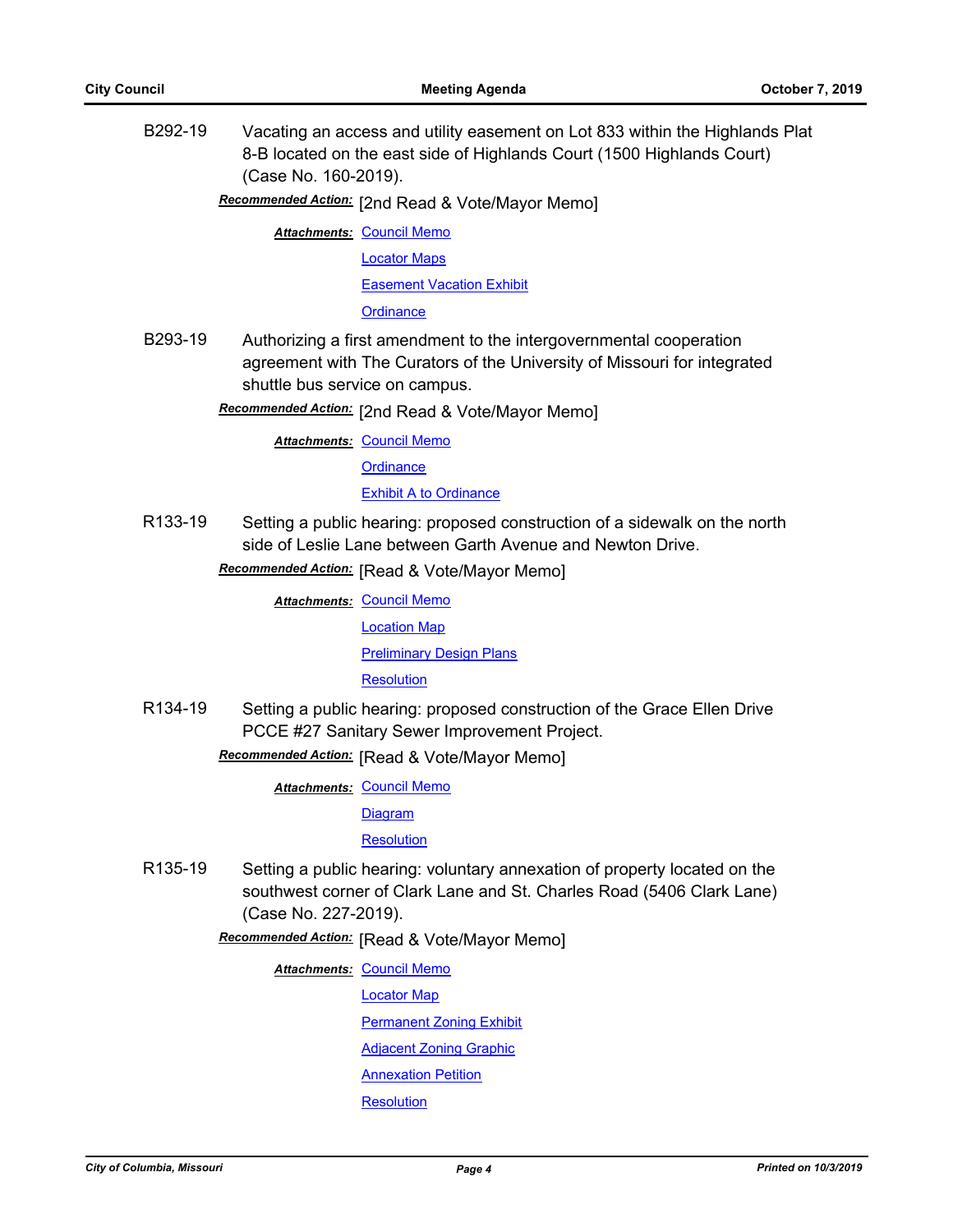R136-19 Setting a public hearing: proposed construction of a right turn lane and sidewalk on the southeast corner of the intersection of Providence Road and Broadway, as part of the Flat Branch Park Expansion Master Plan.

**Recommended Action:** [Read & Vote/Mayor Memo]

**Attachments: [Council Memo](http://gocolumbiamo.legistar.com/gateway.aspx?M=F&ID=2dd5c2ce-5547-44ea-bfd5-ce9921da33c0.docx)** 

[Location Map](http://gocolumbiamo.legistar.com/gateway.aspx?M=F&ID=c484c279-7478-41cd-bdaf-270cf7d45052.pdf) [Plan Sheet](http://gocolumbiamo.legistar.com/gateway.aspx?M=F&ID=9b26262a-115a-43da-9965-d6728fb04a61.pdf)

**[Resolution](http://gocolumbiamo.legistar.com/gateway.aspx?M=F&ID=014f2daf-b3a3-4537-b4ad-6fa84612e10d.doc)** 

R137-19 Authorizing an Adopt a Spot agreement.

**Recommended Action:** [Read & Vote/Mayor Memo]

**Attachments: [Council Memo](http://gocolumbiamo.legistar.com/gateway.aspx?M=F&ID=4fc5b86d-0588-456c-b6b5-c8f201337b92.docx)** 

[Adopt A Spot Agreement](http://gocolumbiamo.legistar.com/gateway.aspx?M=F&ID=0fad0ff1-7e40-45ab-9483-06be3b1b74d7.pdf)

**[Resolution](http://gocolumbiamo.legistar.com/gateway.aspx?M=F&ID=ddbcac96-35d1-4049-8eb2-3618c11f9806.doc)** 

R138-19 Authorizing the temporary closure of two (2) parking spaces on the west side of Fourth Street, between Ash Street and Walnut Street, to facilitate the renovation of an office building located at 101 N. Fourth Street.

**Recommended Action:** [Read & Vote/Mayor Memo]

**Attachments: [Council Memo](http://gocolumbiamo.legistar.com/gateway.aspx?M=F&ID=1abdacd4-4f6a-42d1-a320-9bbcb9547bb5.docx)** 

[Location Map](http://gocolumbiamo.legistar.com/gateway.aspx?M=F&ID=7e72d923-e146-47e6-80cd-6a9c42446a53.pdf)

**[Resolution](http://gocolumbiamo.legistar.com/gateway.aspx?M=F&ID=6e93dda8-8ffc-4975-a8e1-3b70f8dac808.doc)** 

R139-19 Authorizing FY 2020 agreements with various arts and cultural organizations; authorizing agreements of up to \$500 per agreement for arts programming or services for cultural organizations.

**Recommended Action:** [Read & Vote/Mayor Memo]

**Attachments: [Council Memo](http://gocolumbiamo.legistar.com/gateway.aspx?M=F&ID=6f4264f0-0484-454e-850f-bc4cf174160e.docx)** 

**[Resolution](http://gocolumbiamo.legistar.com/gateway.aspx?M=F&ID=e9e28090-6b1a-42a4-90ba-eff5cd87a51b.doc)** 

[Exhibit A to Ordinance](http://gocolumbiamo.legistar.com/gateway.aspx?M=F&ID=2ebf8d59-9a6f-4f40-819b-d6d9582e5c28.pdf)

R140-19 Authorizing an agreement with Columbia Housing Authority Low-Income Services, Inc. (CHALIS) for Teen Outreach Program (TOP) activities in Boone County in FY 2020.

**Recommended Action:** [Read & Vote/Mayor Memo]

**Attachments: [Council Memo](http://gocolumbiamo.legistar.com/gateway.aspx?M=F&ID=5094e602-ebfe-46a5-9a4e-386bd508e2ab.docx)** 

**[Resolution](http://gocolumbiamo.legistar.com/gateway.aspx?M=F&ID=65077ecf-f731-409a-bbb4-ef7b5b3dc2dd.doc)** 

[Exhibit A to Resolution](http://gocolumbiamo.legistar.com/gateway.aspx?M=F&ID=6ec2a41a-1f80-4026-9ac0-c4b6958c7302.pdf)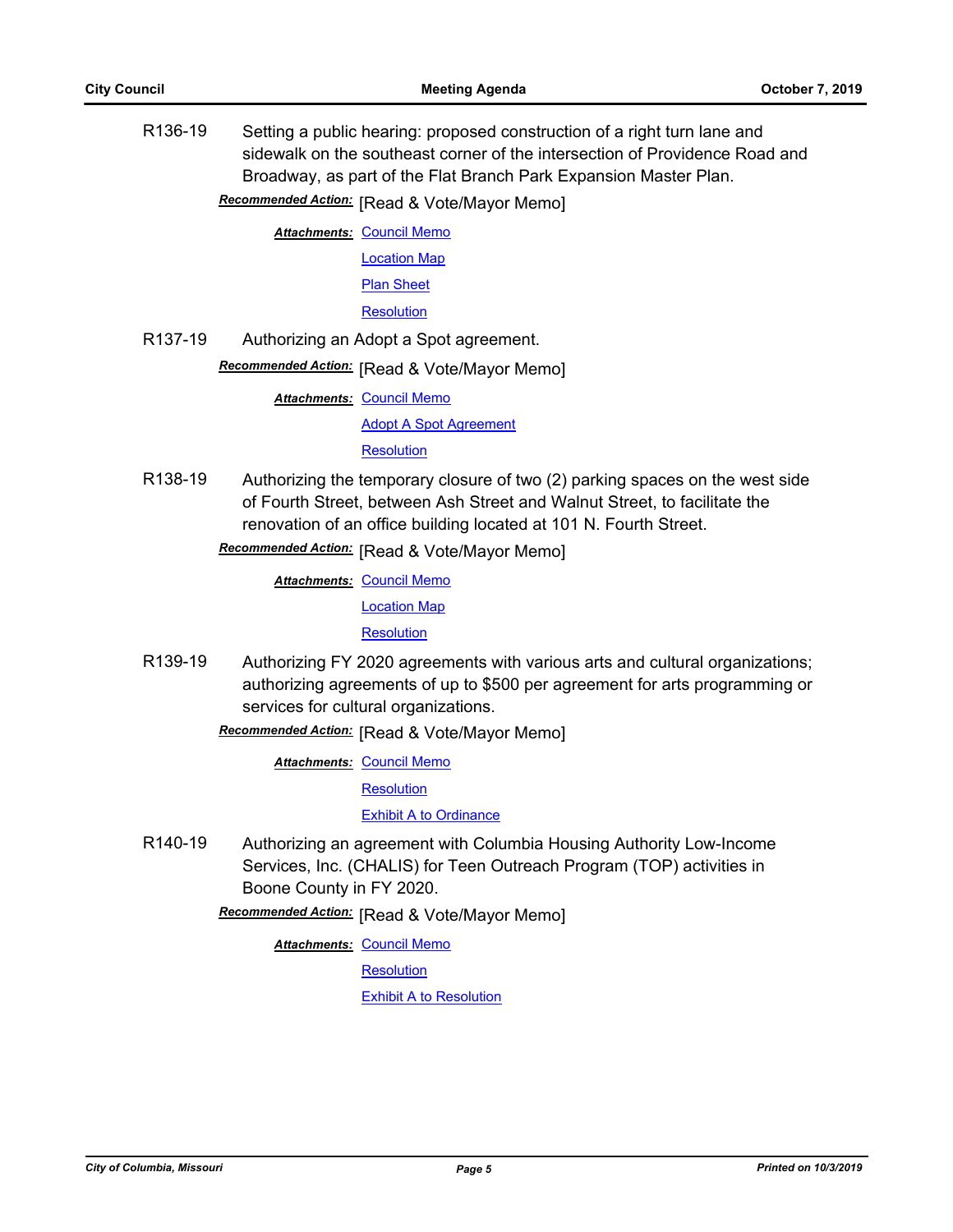R141-19 Authorizing an agreement with Green Valley Rifle & Pistol Club, Inc. for range facility access and use by the Columbia Police Department for training purposes.

**Recommended Action:** [Read & Vote/Mayor Memo]

**Attachments: [Council Memo](http://gocolumbiamo.legistar.com/gateway.aspx?M=F&ID=7f4ce817-ea1f-48ed-912b-10c725cf1f8e.docx)** 

**[Resolution](http://gocolumbiamo.legistar.com/gateway.aspx?M=F&ID=2b5b7f48-5adc-456d-aef2-52852c5ca29e.doc)** 

[Exhibit A to Resolution](http://gocolumbiamo.legistar.com/gateway.aspx?M=F&ID=78b2514d-7629-473d-9cae-317151505f28.pdf)

R142-19 Accepting a Staffing for Adequate Fire and Emergency Response (SAFER) Grant from the Federal Emergency Management Agency - Department of Homeland Security to fund three (3) new firefighter positions in the Fire Department.

**Recommended Action:** [Read & Vote/Mayor Memo]

**Attachments: [Council Memo](http://gocolumbiamo.legistar.com/gateway.aspx?M=F&ID=c77f2204-8996-4c0d-840f-b68821795899.docx)** 

**[Resolution](http://gocolumbiamo.legistar.com/gateway.aspx?M=F&ID=05fb2897-aada-4793-8837-62f0192a9abf.doc)** 

R143-19 Authorizing an interim membership agreement with Mid-States Organized Crime Information Center for the provision of criminal intelligence assistance and information to the Police Department.

**Recommended Action:** [Read & Vote/Mayor Memo]

**Attachments: [Council Memo](http://gocolumbiamo.legistar.com/gateway.aspx?M=F&ID=6222c85c-1a11-441c-873c-7eed32b37c31.docx) [Resolution](http://gocolumbiamo.legistar.com/gateway.aspx?M=F&ID=f41aea28-07fd-49d5-ad6c-9939751e5586.doc)** [Exhibit A to Resolution](http://gocolumbiamo.legistar.com/gateway.aspx?M=F&ID=9b50bb0d-8079-47f4-b107-c7c5f692c3d0.pdf)

R144-19 Authorizing a special event operations agreement with FPC Live, L.L.C. for a Ninth Street Summerfest Concert event.

**Recommended Action:** [Read & Vote/Mayor Memo]

**Attachments: [Council Memo](http://gocolumbiamo.legistar.com/gateway.aspx?M=F&ID=4e07414f-63ff-40ef-89a8-3fc3f89effe9.docx)** 

**[Resolution](http://gocolumbiamo.legistar.com/gateway.aspx?M=F&ID=8b7d55b1-c42a-4fa0-b784-949f0bc61508.doc)** 

#### [Attachment A to Resolution](http://gocolumbiamo.legistar.com/gateway.aspx?M=F&ID=2f175655-4495-451c-803e-abe5edc90b7d.pdf)

R145-19 Authorizing a state aviation trust fund project consultant agreement with Burns & McDonnell Engineering Company, Inc. for design services for the reconstruction of taxiway C2 and apron expansion for the replacement of Hangar 350 at the Columbia Regional Airport.

**Recommended Action:** [Read & Vote/Mayor Memo]

**Attachments: [Council Memo](http://gocolumbiamo.legistar.com/gateway.aspx?M=F&ID=2d81cdb9-d430-435c-a367-8e88c88862f3.docx)** 

**[Resolution](http://gocolumbiamo.legistar.com/gateway.aspx?M=F&ID=183d932c-600a-42c8-92ca-adb5bc648d7e.doc)** 

[Attachment A to Resolution](http://gocolumbiamo.legistar.com/gateway.aspx?M=F&ID=1a3c22a5-209e-4aac-813d-81ab96bde2d2.pdf)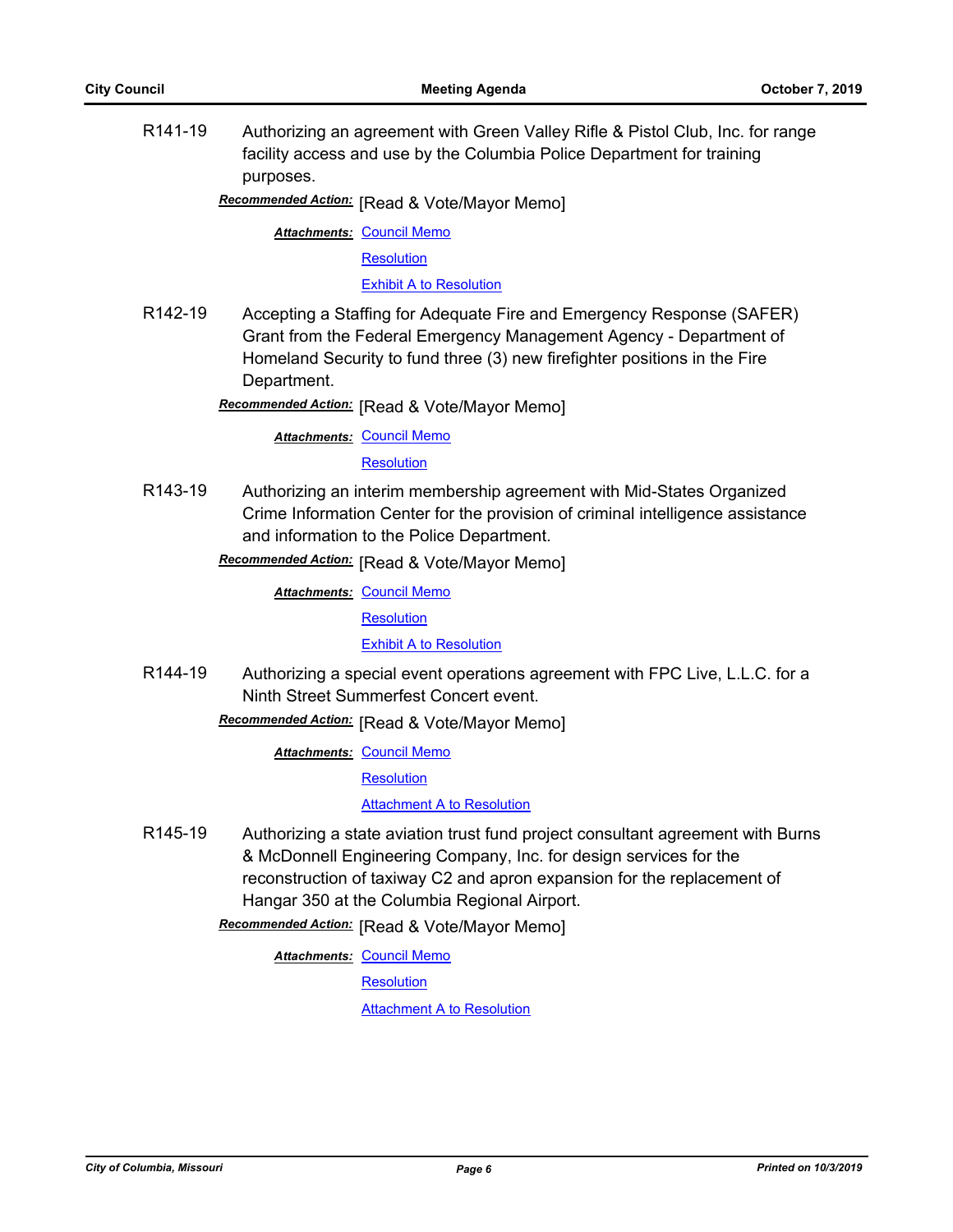#### **VIII. NEW BUSINESS**

R146-19 Authorizing an agreement with VidWest for operation of a public access channel and management of a video production facility and associated equipment.

**Recommended Action:** [Read & Vote/Mayor Memo]

**Attachments: [Council Memo](http://gocolumbiamo.legistar.com/gateway.aspx?M=F&ID=ceb5b3cc-2f63-4fa0-ba1b-7a40f599ec37.docx)** 

**[Resolution](http://gocolumbiamo.legistar.com/gateway.aspx?M=F&ID=522d9c08-a3d7-44bc-9265-ba24069b8e1d.doc)** 

[Attachment A to Resolution](http://gocolumbiamo.legistar.com/gateway.aspx?M=F&ID=0522a473-1d9b-49ba-be28-446db96735c2.pdf)

## **IX. INTRODUCTION AND FIRST READING**

B296-19**\*\*** Approving a major revision to the "Columbia Mall" PD Development Plan located on the southwest corner of Stadium Boulevard and Bernadette Drive; approving a statement of intent; setting forth conditions for approval; granting a design adjustment to allow a lot line to bisect an existing parking lot (Case No. 176-2019).

Recommended Action: [Intro & 1st Read/Mayor Memo]

**Attachments: [Council Memo](http://gocolumbiamo.legistar.com/gateway.aspx?M=F&ID=79840d70-c4b7-4716-8ab1-4255ea0d2411.docx)** 

[Staff Report to Planning and Zoning Commission](http://gocolumbiamo.legistar.com/gateway.aspx?M=F&ID=66958f3f-b4fc-4cfa-8440-4ca3697f14bd.docx)

[Locator Maps](http://gocolumbiamo.legistar.com/gateway.aspx?M=F&ID=643c7fd9-7c84-426f-84fe-3be11222654c.pdf)

[PD Development Plan](http://gocolumbiamo.legistar.com/gateway.aspx?M=F&ID=10f73e6d-49a7-46f1-8eba-6ee4468a0fdd.pdf)

[Attachment to PZC Report-Previously approved C-P Plan \(2007\)](http://gocolumbiamo.legistar.com/gateway.aspx?M=F&ID=f0f60815-6a5e-4843-841a-1d2fb72d85f3.pdf)

[Attachment to PZC Report-Previously approved C-P Ordinance \(Ord. 19604\)](http://gocolumbiamo.legistar.com/gateway.aspx?M=F&ID=3a7071f4-b89a-4c33-b8c7-d66e3ab9df5d.pdf)

[Attachment to PZC Report-Design Adjustment Worksheet](http://gocolumbiamo.legistar.com/gateway.aspx?M=F&ID=98c0e0d9-d8d3-4dc8-b5db-eff61c1480aa.pdf)

[Excerpts from Minutes](http://gocolumbiamo.legistar.com/gateway.aspx?M=F&ID=68963e1e-f72a-4c5e-8770-5505fe04ad13.docx)

**[Ordinance](http://gocolumbiamo.legistar.com/gateway.aspx?M=F&ID=025d6f1b-0823-41dc-95bc-258682f3ce75.doc)** 

**[Exhibit A to Ordinance](http://gocolumbiamo.legistar.com/gateway.aspx?M=F&ID=5a2b41ce-6e2a-4ae3-b792-ea48668f3ad0.pdf)** 

B297-19**\*** Approving the Final Plat of "Columbia Mall - Plat 3" located on the southwest corner of Stadium Boulevard and Bernadette Drive (Case No. 174-2019).

## Recommended Action: [Intro & 1st Read/Mayor Memo]

**Attachments: [Council Memo](http://gocolumbiamo.legistar.com/gateway.aspx?M=F&ID=e2291873-14e3-4390-b772-d9b249200a8b.docx)** [Locator Maps](http://gocolumbiamo.legistar.com/gateway.aspx?M=F&ID=926b9446-2128-411b-943c-fc4f23cea4ed.pdf) [Final Plat](http://gocolumbiamo.legistar.com/gateway.aspx?M=F&ID=dc25451a-5f2e-48bc-b3a2-565bf3b7cd3d.pdf) [Previously approved Administrative Plat](http://gocolumbiamo.legistar.com/gateway.aspx?M=F&ID=573eac31-4f7c-4f8f-b0dc-fe5cf3ac7392.pdf) **[Ordinance](http://gocolumbiamo.legistar.com/gateway.aspx?M=F&ID=bfe901ce-d3a0-466e-a5e6-b350cbd0b081.doc)**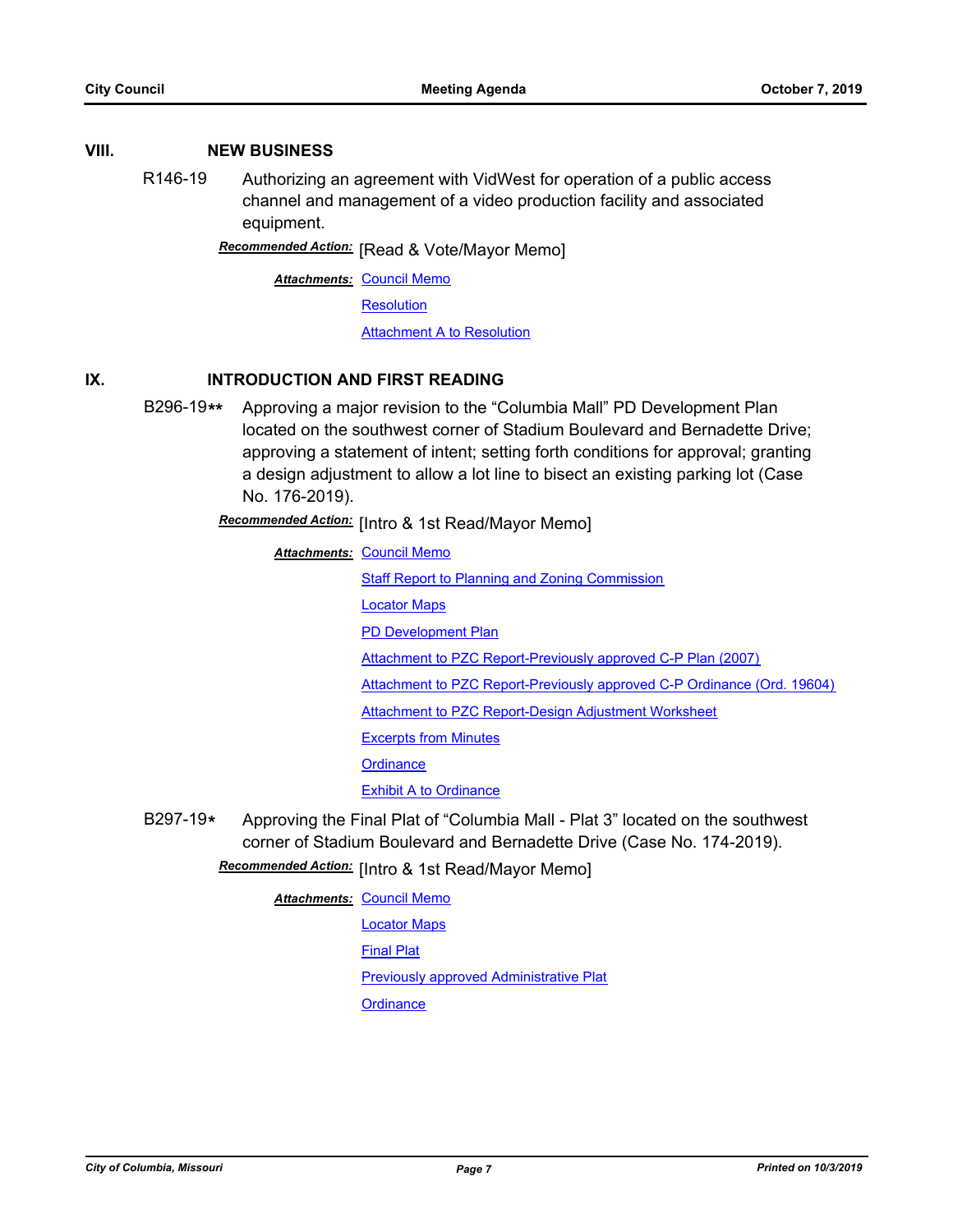B298-19**\*\*** Approving a major amendment to the "Sidra Subdivision" PD Plan located on the east side of Rashid Court and west of Stadium Boulevard; approving a revised statement of intent (Case No. 199-2019).

**Recommended Action:** [Intro & 1st Read/Mayor Memo]

**Attachments: [Council Memo](http://gocolumbiamo.legistar.com/gateway.aspx?M=F&ID=9706fbcd-d8f4-4efd-a8bb-36bc505d84df.docx)** 

[Staff Report to Planning and Zoning Commission](http://gocolumbiamo.legistar.com/gateway.aspx?M=F&ID=4dc0e10b-99fa-4501-8b06-0eab10efdb6a.docx) [Locator Maps](http://gocolumbiamo.legistar.com/gateway.aspx?M=F&ID=012d95d7-e706-4b5b-b4c4-2b0428377e75.pdf) [PD Plan](http://gocolumbiamo.legistar.com/gateway.aspx?M=F&ID=ddfb31ee-08f5-4d93-ae56-426a5802a04c.pdf) [Excerpts from Minutes](http://gocolumbiamo.legistar.com/gateway.aspx?M=F&ID=f490c02e-29f2-4401-92fc-6891838653da.docx) [Public Correspondence](http://gocolumbiamo.legistar.com/gateway.aspx?M=F&ID=af655c9c-a948-4ff9-bd75-542b3e040262.pdf) **[Ordinance](http://gocolumbiamo.legistar.com/gateway.aspx?M=F&ID=4c01b409-6ad2-4744-84d2-7a94ba20b4eb.doc) [Exhibit A to Ordinance](http://gocolumbiamo.legistar.com/gateway.aspx?M=F&ID=95b98f3b-6a93-4a9a-b2d0-48f7b5be9dd2.pdf)** 

B299-19**\*** Approving the Final Plat of "Woodsong" located on the north side of St. Charles Road and east of Tower Drive; authorizing a performance contract (Case No. 106-2019).

**Recommended Action:** [Intro & 1st Read/Mayor Memo]

- **Attachments: [Council Memo](http://gocolumbiamo.legistar.com/gateway.aspx?M=F&ID=bc0483b7-6051-47b1-bbc1-a31593912613.docx)** [Locator Maps](http://gocolumbiamo.legistar.com/gateway.aspx?M=F&ID=b2c610fa-efb4-4e49-8039-38c97705583e.pdf) [Final Plat](http://gocolumbiamo.legistar.com/gateway.aspx?M=F&ID=bed21aa5-8558-4f22-99ff-96c803855169.pdf) **[Ordinance](http://gocolumbiamo.legistar.com/gateway.aspx?M=F&ID=700e83e6-6910-4ba3-96d5-5d9fddee6546.doc)** [Exhibit A to Ordinance](http://gocolumbiamo.legistar.com/gateway.aspx?M=F&ID=c26601da-062e-4c72-bd25-38e6eca2ce8c.pdf)
- B300-19**\*** Accepting a donation from Central Bank of Boone County for the 2019 Contractor Recruitment and Open House event; amending the FY 2020 Annual Budget by appropriating funds.

**Recommended Action:** [Intro & 1st Read/Mayor Memo]

**Attachments: [Council Memo](http://gocolumbiamo.legistar.com/gateway.aspx?M=F&ID=e22c2938-28ff-47f7-84ac-7c65ec67f3ab.docx)** 

**[Ordinance](http://gocolumbiamo.legistar.com/gateway.aspx?M=F&ID=5327eeef-b76f-449a-ad96-fd286951291a.doc)** 

B301-19**\*** Authorizing a memorandum of understanding with the City of Jefferson, Missouri relating to emergency assistance in reviewing building and site development plans.

Recommended Action: [Intro & 1st Read/Mayor Memo]

**Attachments: [Council Memo](http://gocolumbiamo.legistar.com/gateway.aspx?M=F&ID=653fcdbf-8a64-4fab-87fd-12daeeedcd2a.docx)** 

**[Ordinance](http://gocolumbiamo.legistar.com/gateway.aspx?M=F&ID=69448e64-2415-46b2-a455-4de8ca9d594c.doc)** 

[Exhibit A to Ordinance](http://gocolumbiamo.legistar.com/gateway.aspx?M=F&ID=2f34e66f-b6bd-4338-9938-95d55a1e2427.pdf)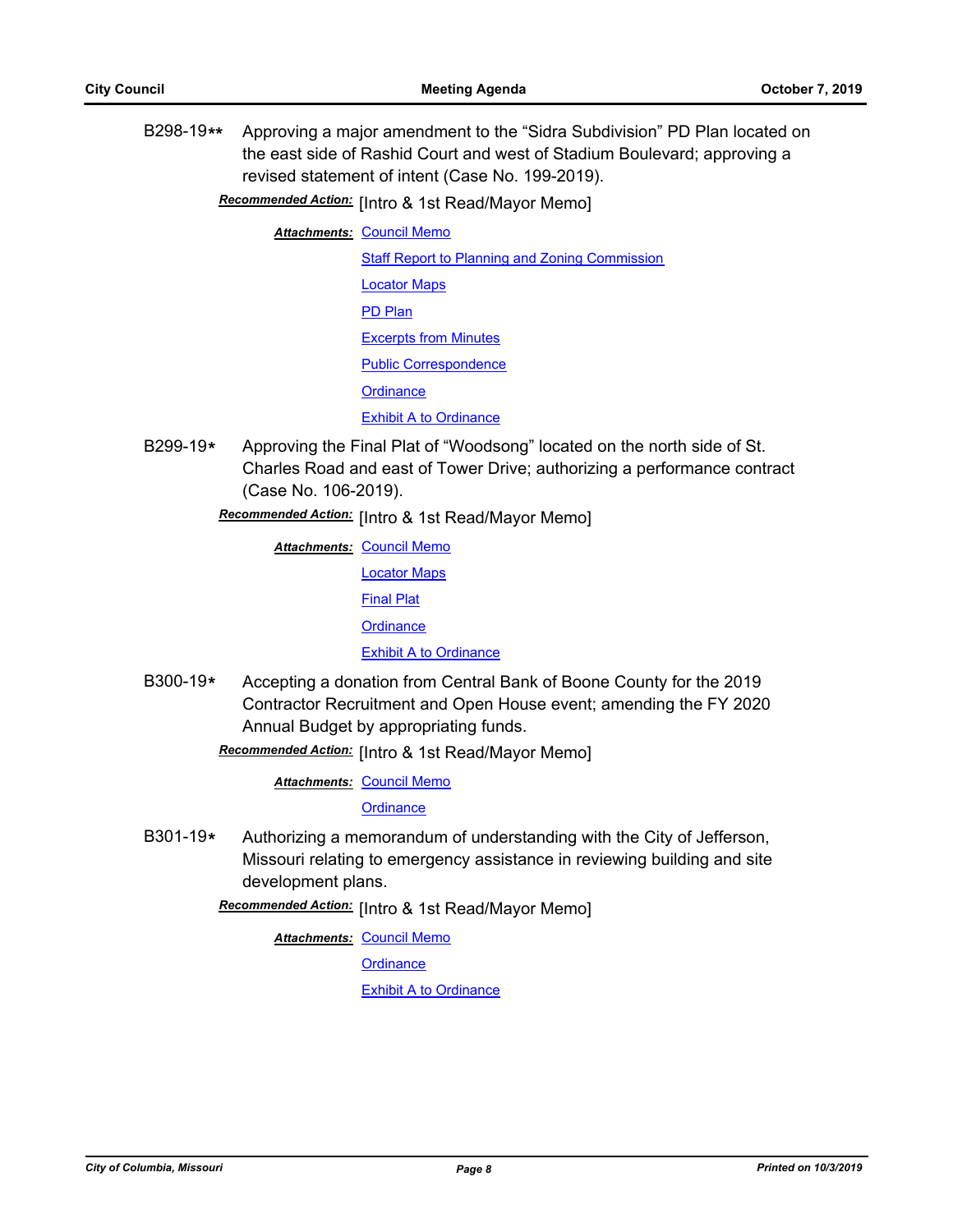B302-19**\*** Authorizing construction of a sidewalk along the east side of Sinclair Road, between Nifong Boulevard and Southampton Drive; calling for bids through the Purchasing Division; amending the FY 2020 Annual Budget by appropriating funds.

Recommended Action: [Intro & 1st Read/Mayor Memo]

**Attachments: [Council Memo](http://gocolumbiamo.legistar.com/gateway.aspx?M=F&ID=162d7b51-0c0f-4f84-82d5-1399317aecf6.docx)** [Location Map](http://gocolumbiamo.legistar.com/gateway.aspx?M=F&ID=f3c9acb8-36ea-4a96-ab1e-0b69aaed44bd.pdf) [Plan Sheets](http://gocolumbiamo.legistar.com/gateway.aspx?M=F&ID=fe9db1b2-f5f6-4cd0-9fcc-1d34a930e530.pdf) **[Ordinance](http://gocolumbiamo.legistar.com/gateway.aspx?M=F&ID=f32967e7-3d87-4f69-b9eb-27b2f4b1b6ad.doc)** 

B303-19**\*** Authorizing a right of use license permit with North Village Gateway, LLC and Rice Investments, LLC for the installation and maintenance of a concrete retaining wall with footing and an ADA ramp with handrail within a portion of the right-of way on the east side of Tenth Street, south of Walnut Street.

Recommended Action: [Intro & 1st Read/Mayor Memo]

**Attachments: [Council Memo](http://gocolumbiamo.legistar.com/gateway.aspx?M=F&ID=db2b8f8f-d0a5-420a-9e06-4167021a1558.docx) [Ordinance](http://gocolumbiamo.legistar.com/gateway.aspx?M=F&ID=7ff5a6d7-ce0f-4f1b-90d5-b4a2a6ed443b.doc)** [Attachment A to Ordinance](http://gocolumbiamo.legistar.com/gateway.aspx?M=F&ID=5729ca93-753a-49fe-be1b-e87bfaf83345.pdf)

B304-19**\*** Authorizing a professional services agreement with Telvent USA, LLC for extended support and maintenance services for the ArcFM solution components software relating to an electric and water outage management system; amending the FY 2020 Annual Budget by appropriating funds.

**Recommended Action:** [Intro & 1st Read/Mayor Memo]

**Attachments: [Council Memo](http://gocolumbiamo.legistar.com/gateway.aspx?M=F&ID=35909997-35d6-415a-a4cc-a73fe054b6b9.docx)** 

**[Ordinance](http://gocolumbiamo.legistar.com/gateway.aspx?M=F&ID=0d1e6d84-d9fa-4c93-8285-8b5f6ade9950.doc)** 

[Exhibit A to Ordinance](http://gocolumbiamo.legistar.com/gateway.aspx?M=F&ID=f2c444f7-ccc9-474b-aa79-4efa4afd1509.pdf)

B305-19**\*** Accepting conveyances for drainage, sewer, and temporary construction purposes; accepting Stormwater Management/BMP Facilities Covenants.

Recommended Action: [Intro & 1st Read/Mayor Memo]

**Attachments: [Council Memo](http://gocolumbiamo.legistar.com/gateway.aspx?M=F&ID=adcc44ab-133f-4b39-b1f1-e5fb674cd8e4.docx)** 

**[Ordinance](http://gocolumbiamo.legistar.com/gateway.aspx?M=F&ID=33492155-0a8c-4cb6-8717-2b4e23d4e077.doc)** 

B306-19**\*** Amending the FY 2020 Annual Budget by appropriating grant funds received from the Missouri Highways and Transportation Commission for certain projects at the Columbia Regional Airport.

**Recommended Action:** [Intro & 1st Read/Mayor Memo]

**Attachments: [Council Memo](http://gocolumbiamo.legistar.com/gateway.aspx?M=F&ID=2546949a-e93a-4a8c-b66f-1d7ae2e20eab.docx)** 

**[Ordinance](http://gocolumbiamo.legistar.com/gateway.aspx?M=F&ID=c77a7e6a-ec34-4455-bfb6-1985b9dabcb8.doc)**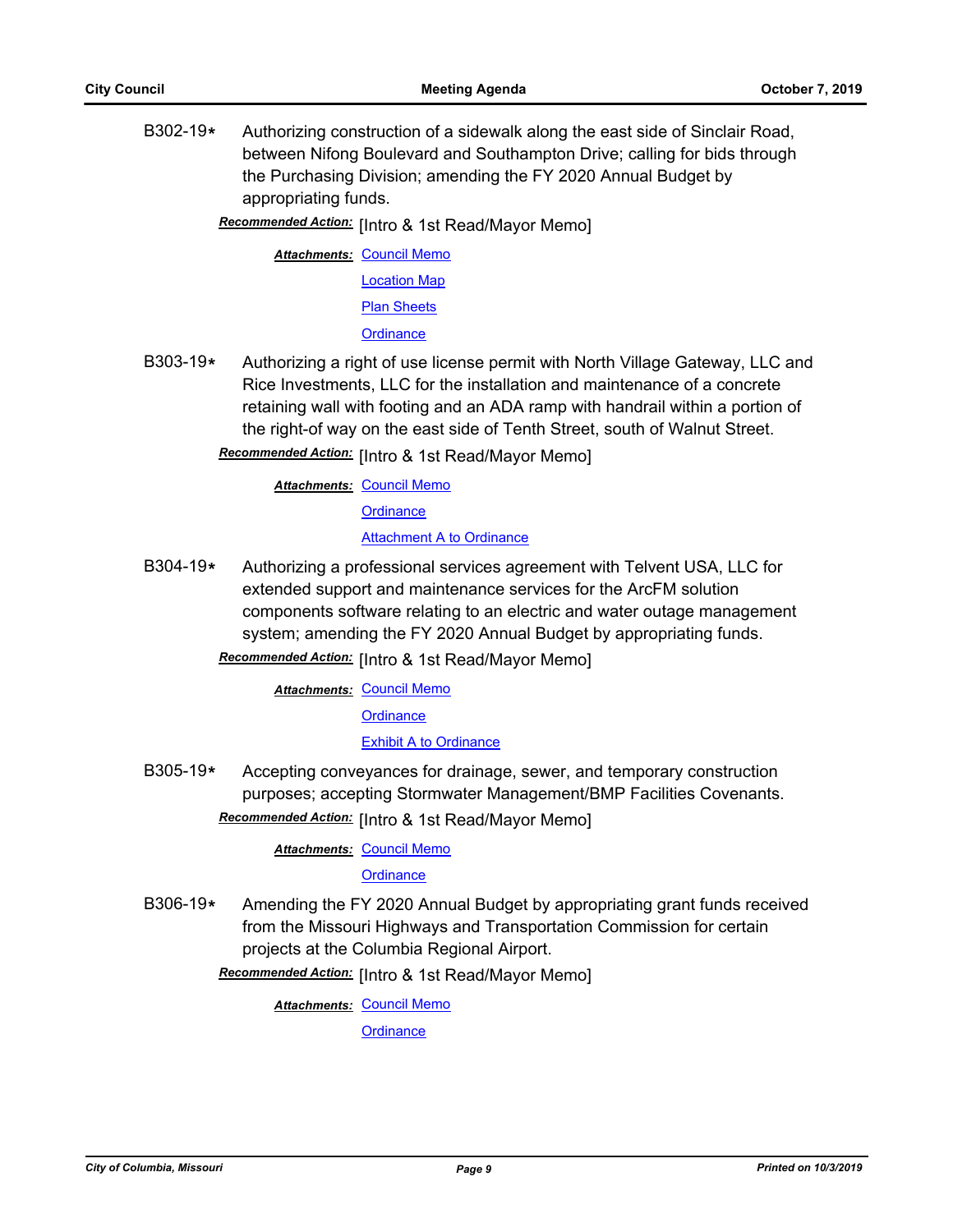B307-19**\*** Authorizing a sponsorship agreement with The Curators of the University of Missouri, on behalf of University of Missouri Health Care, for the use of its logo and signage in Court 3 within the Columbia Sports Fieldhouse located in A. Perry Philips Park.

Recommended Action: [Intro & 1st Read/Mayor Memo]

**Attachments: [Council Memo](http://gocolumbiamo.legistar.com/gateway.aspx?M=F&ID=c6c659f6-a904-4028-81e5-5982317c32c3.docx)** 

**[Ordinance](http://gocolumbiamo.legistar.com/gateway.aspx?M=F&ID=1d1aa2c6-5ef5-4a50-a786-8e74aa0562ef.doc)** 

[Attachment A to Ordinance](http://gocolumbiamo.legistar.com/gateway.aspx?M=F&ID=a7b857b4-ce51-45dd-9d6a-9eed36d4455b.pdf)

B308-19**\*** Authorizing a program services contract with the Missouri Department of Health and Senior Services for WIC local agency nutrition services.

Recommended Action: [Intro & 1st Read/Mayor Memo]

**Attachments: [Council Memo](http://gocolumbiamo.legistar.com/gateway.aspx?M=F&ID=9b086631-61da-4744-b354-f277cfc442d2.docx)** 

**[Ordinance](http://gocolumbiamo.legistar.com/gateway.aspx?M=F&ID=4896603f-048e-4b4b-80e9-018910090620.doc)** 

**[Exhibit A to Ordinance](http://gocolumbiamo.legistar.com/gateway.aspx?M=F&ID=e6905ddb-d439-4e31-bf41-ae650888f4ad.pdf)** 

B309-19**\*** Authorizing a tuberculosis diagnostic services participation agreement with the Missouri Department of Health and Senior Services.

Recommended Action: [Intro & 1st Read/Mayor Memo]

**Attachments: [Council Memo](http://gocolumbiamo.legistar.com/gateway.aspx?M=F&ID=af2d572f-6007-4341-93b6-b9d2156ae93b.docx)** 

**[Ordinance](http://gocolumbiamo.legistar.com/gateway.aspx?M=F&ID=7cea2b37-76b3-497f-8c9f-8d5dcb24c507.doc)** 

[Exhibit A to Ordinance](http://gocolumbiamo.legistar.com/gateway.aspx?M=F&ID=38b8341f-530f-40c5-81a9-d47631cae4ae.pdf)

B310-19**\*** Authorizing a memorandum of understanding with Columbia School District No. 93 for the distribution of emergency vaccines and medications.

**Recommended Action:** [Intro & 1st Read/Mayor Memo]

**Attachments: [Council Memo](http://gocolumbiamo.legistar.com/gateway.aspx?M=F&ID=56a00e87-704d-459f-aa0c-0427af836e4e.docx)** 

**[Ordinance](http://gocolumbiamo.legistar.com/gateway.aspx?M=F&ID=b603bda3-ade6-4333-a664-759f22c56894.doc)** 

[Exhibit A to Ordinance](http://gocolumbiamo.legistar.com/gateway.aspx?M=F&ID=8e6f9838-1064-40d7-8c4f-d0c5c17ec4bd.pdf)

B311-19**\*** Authorizing a memorandum of understanding with Columbia School District No. 93 for the use of alternate facilities for the provision of mass medical **treatments** 

**Recommended Action:** [Intro & 1st Read/Mayor Memo]

**Attachments: [Council Memo](http://gocolumbiamo.legistar.com/gateway.aspx?M=F&ID=4ca7217b-a5ef-490d-9edc-af44d6de2d08.docx)** 

**[Ordinance](http://gocolumbiamo.legistar.com/gateway.aspx?M=F&ID=6968a6e0-c7cd-4ff6-9597-0ddee36051ea.doc)** 

[Exhibit A to Ordinance](http://gocolumbiamo.legistar.com/gateway.aspx?M=F&ID=646d3380-92f0-425c-841d-6f87b2960745.pdf)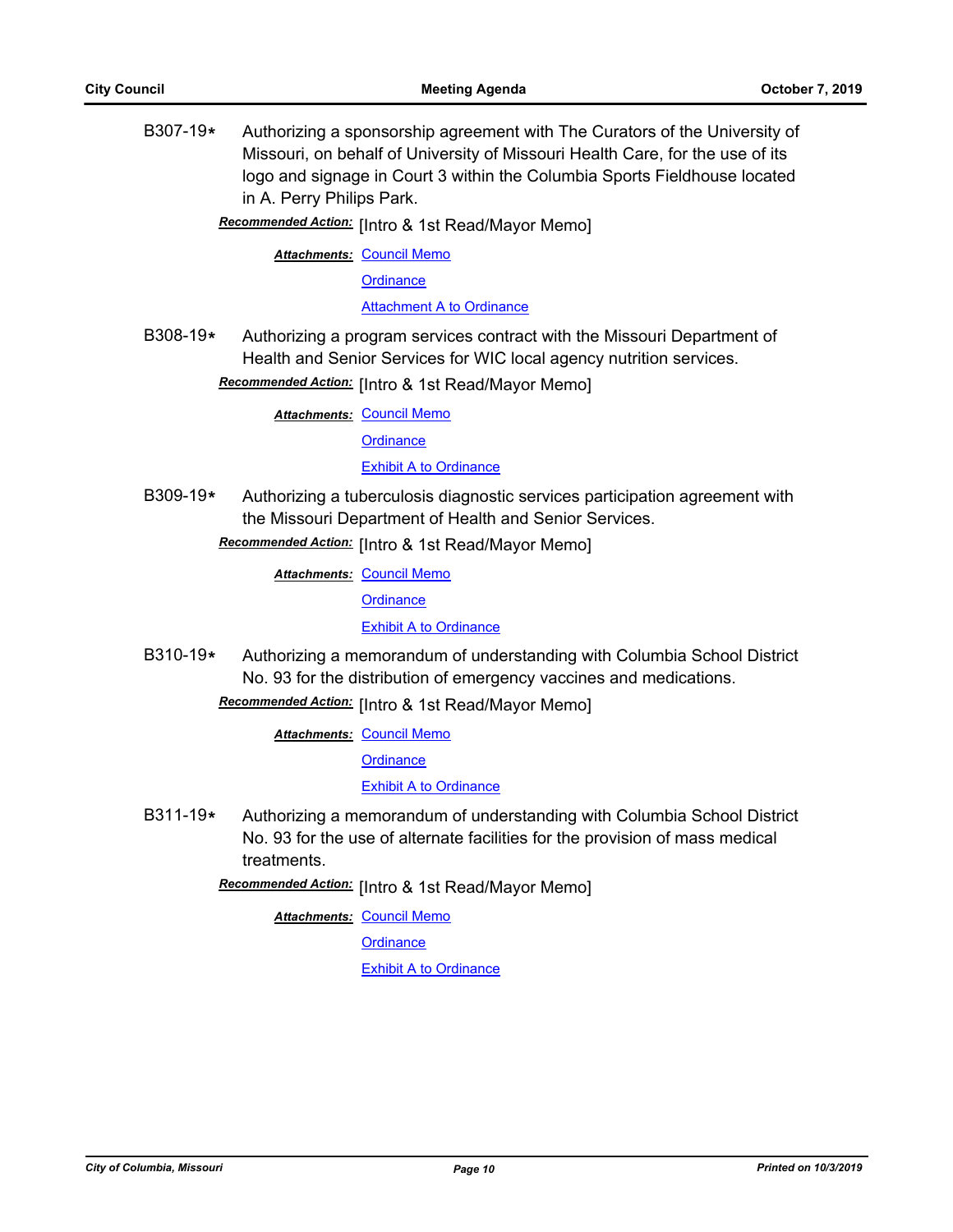B312-19**\*** Accepting an ELSA Live Scan Station from the Missouri Police Chiefs Charitable Foundation; authorizing execution of the Missouri Law Enforcement LiveScan Project Award Letter.

**Recommended Action:** [Intro & 1st Read/Mayor Memo]

**Attachments: [Council Memo](http://gocolumbiamo.legistar.com/gateway.aspx?M=F&ID=bb36d9cd-608b-46a3-b662-5ede35b7526e.docx)** 

**[Ordinance](http://gocolumbiamo.legistar.com/gateway.aspx?M=F&ID=87a522f0-7bc1-4242-988c-24f945b94673.doc)** 

[Exhibit A to Ordinance](http://gocolumbiamo.legistar.com/gateway.aspx?M=F&ID=e86c752d-e347-499f-8048-898f3b9a8f2d.pdf)

B313-19**\*** Authorizing an intergovernmental agreement with the County of Boone, Missouri relating to the Edward Byrne Memorial Justice Assistance Grant (JAG) Program FY 2019 Local Solicitation.

Recommended Action: [Intro & 1st Read/Mayor Memo]

**Attachments: [Council Memo](http://gocolumbiamo.legistar.com/gateway.aspx?M=F&ID=923adc73-36a5-447f-84e4-c4855368bf79.docx)** 

**[Ordinance](http://gocolumbiamo.legistar.com/gateway.aspx?M=F&ID=39f8618a-7772-4f8e-8b9e-e3655a3a8137.doc)** 

**[Exhibit A to Ordinance](http://gocolumbiamo.legistar.com/gateway.aspx?M=F&ID=aa819ef7-a30c-482c-af8b-5e2afb5951e9.pdf)** 

B314-19**\*** Authorizing a school resource officer agreement with the Columbia Public School District.

Recommended Action: [Intro & 1st Read/Mayor Memo]

**Attachments: [Council Memo](http://gocolumbiamo.legistar.com/gateway.aspx?M=F&ID=c9e581d0-ca41-4310-85f8-a4177cbef704.docx)** 

**[Ordinance](http://gocolumbiamo.legistar.com/gateway.aspx?M=F&ID=d3ff6bfc-32f5-4779-b4ca-f94a7b4823de.doc)** 

[Exhibit A to Ordinance](http://gocolumbiamo.legistar.com/gateway.aspx?M=F&ID=c299eb19-6823-459a-85a8-e2807bbc57ef.pdf)

B315-19**\*** Amending the FY 2020 Classification and Pay Plan to correct a clerical error.

Recommended Action: [Intro & 1st Read/Mayor Memo]

**Attachments: [Council Memo](http://gocolumbiamo.legistar.com/gateway.aspx?M=F&ID=2b24b8a4-bffd-478d-9d7f-0c7e510a52fd.docx)** 

[Paypoint HR Report-Pay Grade Recommendations](http://gocolumbiamo.legistar.com/gateway.aspx?M=F&ID=36aa1799-9d85-41a1-bc0b-5370f7754334.pdf)

**[Ordinance](http://gocolumbiamo.legistar.com/gateway.aspx?M=F&ID=5ad886db-2251-409c-b5f6-3af98c184b64.doc)** 

[Exhibit A to Ordinance](http://gocolumbiamo.legistar.com/gateway.aspx?M=F&ID=ef0c5551-85d1-495f-a87e-c8d641cd526f.pdf)

B316-19**\*** Authorizing construction of a right turn lane and sidewalk on the southeast corner of the intersection of Providence Road and Broadway, as part of the Flat Branch Park Expansion Master Plan; calling for bids through the Purchasing Division; amending the FY 2020 Annual Budget by appropriating funds.

Recommended Action: [Intro & 1st Read/Mayor Memo]

**Attachments: [Council Memo](http://gocolumbiamo.legistar.com/gateway.aspx?M=F&ID=2755b353-1c01-4def-afb2-c4004610e084.docx)** 

[Location Map](http://gocolumbiamo.legistar.com/gateway.aspx?M=F&ID=848f12d6-21c3-4610-82bf-0dd99716c52e.pdf)

[Plan Sheet](http://gocolumbiamo.legistar.com/gateway.aspx?M=F&ID=459d3dc2-dc14-4330-8686-90b30a7a3c96.pdf)

**[Ordinance](http://gocolumbiamo.legistar.com/gateway.aspx?M=F&ID=e011f176-6e4e-4499-8da5-b8adca641240.doc)**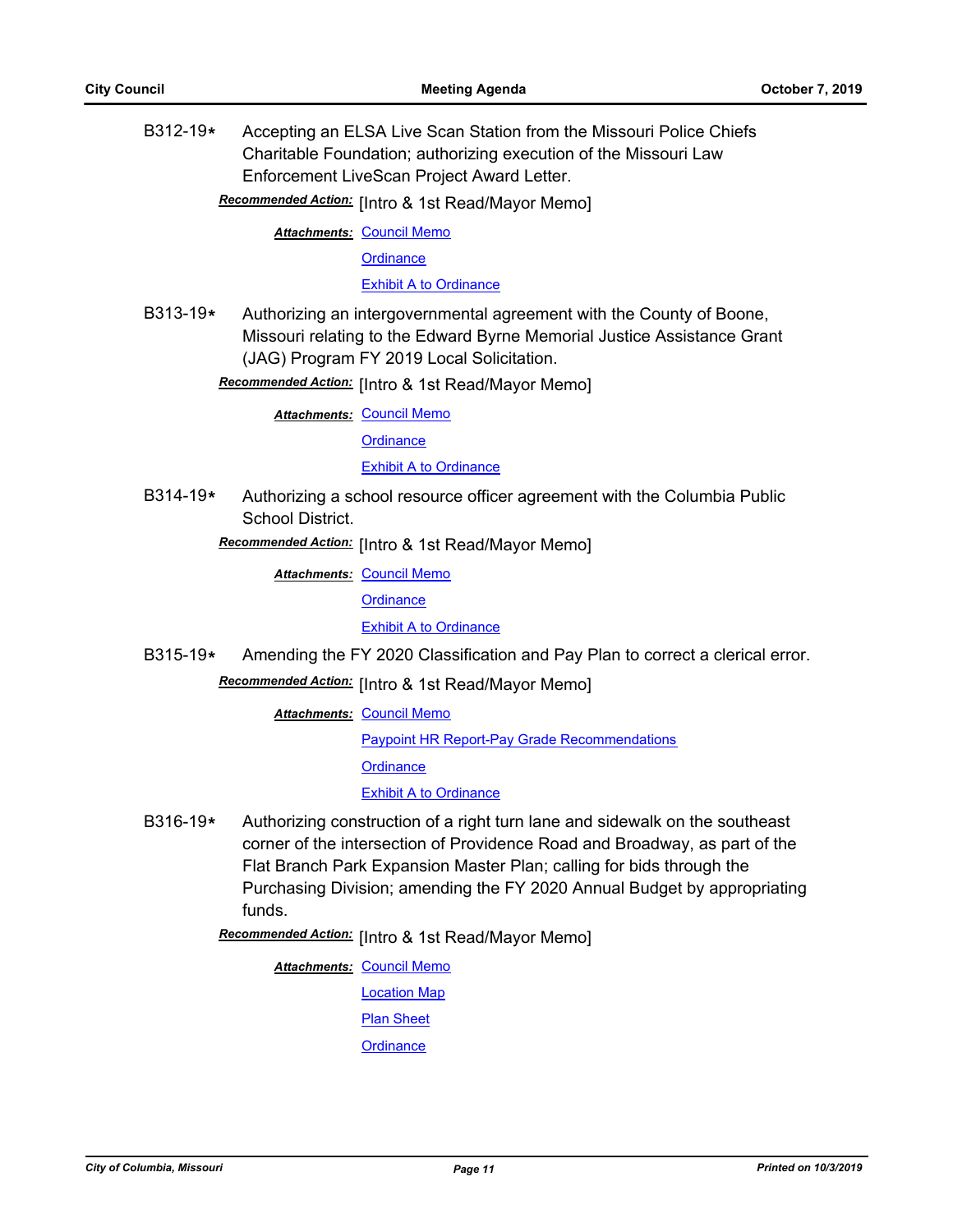**\*Non-zoning related introductory item that may be included on a future agenda as a consent item. Any such item can be removed from the consent agenda and placed under old business or new business at the request of a council member or any other interested person. The request must be made at the beginning of the council meeting at which the council bill or resolution is scheduled to be acted upon.** 

**\*\*Zoning related introductory item that may be included on a future agenda as a consent item. Any such item can be removed from the consent agenda and placed under old business at the request of a council member or any other interested person. The request must be made to the city clerk before noon on the Wednesday before the council meeting at which the council bill is scheduled to be considered for passage.**

**Non-asterisk items are expected to be included in a future agenda as a public hearing or an old business item.**

#### **X. REPORTS**

REP80-19 Public Health Ordinances Regarding Medical Marijuana.

**Recommended Action:** [Memo]

*Attachments:* [Council Memo](http://gocolumbiamo.legistar.com/gateway.aspx?M=F&ID=0c56c6ec-9581-4b4c-9975-97b6a4308de6.docx)

REP81-19 Breed Specific Legislation. **Recommended Action:** [Memo]

**Attachments: [Council Memo](http://gocolumbiamo.legistar.com/gateway.aspx?M=F&ID=8ca75b6f-85e6-42c8-a966-c7d8299504d8.docx)** 

[Missouri - Breed-Specific Laws - DogsBite.org](http://gocolumbiamo.legistar.com/gateway.aspx?M=F&ID=86f6cdad-1274-4ec8-a776-bd923b324ee1.pdf)

[2018 Bites by Breed](http://gocolumbiamo.legistar.com/gateway.aspx?M=F&ID=dfdd4469-156e-44ff-aff2-d6c73cffaa7d.docx)

REP82-19 Recommendations for Responding to Extreme Winter Weather Events.

# **Recommended Action:** [Memo]

#### *Attachments:* [Council Memo](http://gocolumbiamo.legistar.com/gateway.aspx?M=F&ID=80ad6804-1399-4704-b04e-39c8a0b69a71.docx)

REP83-19 Climate Action & Adaptation Plan Update on Priority Initiatives.

**Recommended Action: [Memo]** 

**Attachments: [Council Memo](http://gocolumbiamo.legistar.com/gateway.aspx?M=F&ID=887e3abc-2168-4b03-b0e3-bbdaaaad2fd4.docx)** 

[List Of CAAP Current Priority Actions](http://gocolumbiamo.legistar.com/gateway.aspx?M=F&ID=4f59ac3a-6f4f-4d94-b5f7-7570d3f56118.docx)

REP84-19 Dynamic Study Request for Proposal.

**Recommended Action: [Memo]** 

**Attachments: [Council Memo](http://gocolumbiamo.legistar.com/gateway.aspx?M=F&ID=22a96153-9c92-4f6c-a66b-6596df7aa26c.docx)** [NERC Standard TPL-001-4](http://gocolumbiamo.legistar.com/gateway.aspx?M=F&ID=bb6e3e63-6121-4794-bf16-9d04819dbf0d.pdf) [Draft RFP](http://gocolumbiamo.legistar.com/gateway.aspx?M=F&ID=9ca657fd-05e1-4b69-a12b-418ae3205831.pdf)